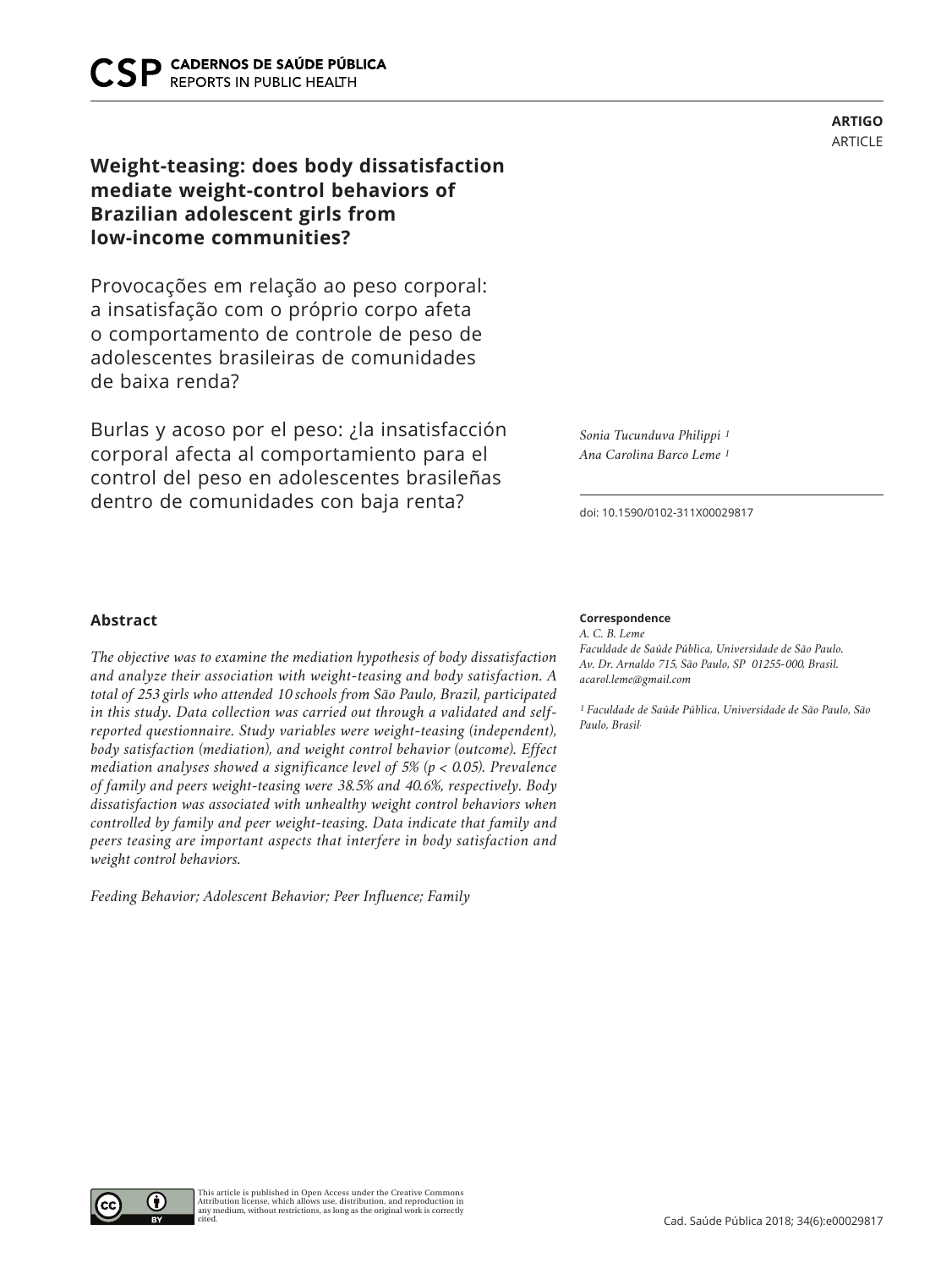# **Introduction**

Adolescence is a development period in which occurs significant psychological and physical changes in body composition 1. It is during this period that we note an increased concern with their body image, especially among female adolescents, which triggers them to compare themselves to others regarding body appearance and function. Evidence suggests that this concern is probably influenced by the social concepts of attractiveness, generally typified by a slim body. Young people that present bodies that do not align with this ideal, i.e., big in size, fat or overweight, are frequently weight-teased and seem as not healthy, attractive and desirable 2. The "cultural appearance" is, therefore, an important aspect to consider when it comes to adolescents, where physical attractiveness is the main focus of attention, comparison, and social assessment 3.

Adolescent teasing is frequent and it is used to communicate violation to social appearance norms, thus the fact of body weight being a common focus of teasing is not a surprise 3. Regarding weight or body shape teasing, harassment or comments constitute a specific form of bullying, which is particularly relevant when addressing body dissatisfaction and weight control behaviors in adolescents 4. Appearance responses in the form of mocking, humiliating and using nicknames, such as "fatty", "chubby", "jelly fat", among others, are frequent ways of verbal teasing 5,6. These comments might come from the family (e.g., siblings, cousins and parents), peers, friends, and romantic partners 7.

Weight-teasing, independently of the source, can be associated with an increasing body image dissatisfaction, leading to unhealthy weight behaviors, such as restrictive diets, use of (partial) meal replacements, and fasting 8,9.

Some researchers have been studying the empirical association between weight-teasing, body dissatisfaction, and weight control behaviors 3,4,9, but there is still a lack of studies that aim suggest and test conception models, understanding the theory that represents the proposed path to identify possible mechanisms under investigation, including the mediators that lead to teasing, weight control behaviors, and effects in body dissatisfaction.

The mediator variable (body satisfaction) was situated between an independent variable (weightteasing) and a dependent variable (weight control behaviors) in a casual chain 10. However, the best evidence is to isolate the causal effects of being or not being weight teased by identifying the body satisfaction mediators, providing useful information for future surveillance and intervention studies, also suggesting the behaviors that should be emphasized and the ones that should be removed for being less important. Therefore, the aim of this study was to examine the mediator hypothesis of body dissatisfaction and analyze their association between weight-teasing and weight control behavior in Brazilian adolescents.

## **Methods**

#### **Study design**

This study is a secondary analysis of baseline data collected in 2014, as part of a school-based randomized controlled trial called *Healthy Eating, Healthy Girls – Brazil* (H3G-Brazil) 11,12. The H3G-Brazil was a 6-month obesity prevention program for girls from low-income communities, whose protocol and methods are published elsewhere 12.

## **Participants**

The inclusion criteria were adolescent girls from 14 to 18 years of age enrolled in public technical schools of the city of São Paulo, Brazil. The exclusion criteria were adolescent boys and participants enrolled in the nutrition technical course or other health-related technical courses.

Participants were recruited from 10 technical public schools located in different areas of the city of São Paulo. Technical schools that have nutrition and dietetic courses were selected (n = 13) because of a partnership made with the teachers and coordinators of these schools. Despite selecting schools that have nutrition and dietetics courses, the adolescents selected were not enrolled in neither of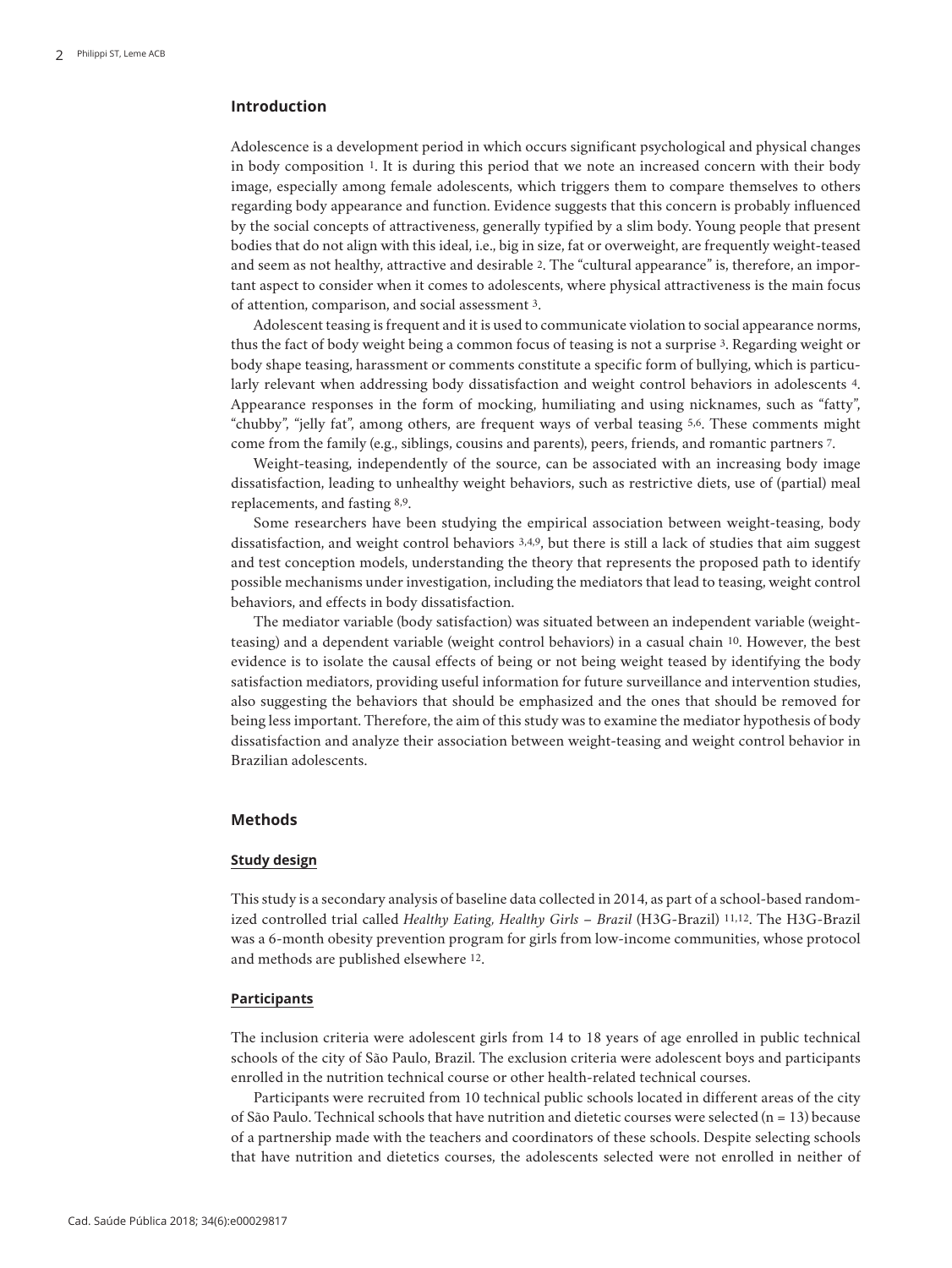them. Therefore, they were attending regular high school during the morning and the following technical courses such as building trades, business and management, chemistry, environmental sciences, and visual communication in the afternoon. From the 13 schools that have the nutrition and dietetics courses, only 10 participated in the study (i.e., one refused to participate and two did not meet eligibility criteria). Considering each class had approximately 30 students from both sexes, thus we selected approximately 25 girls from each school to reach the calculated sample size (i.e.,  $N = 253$ ). Written assent and consent forms were signed by the school directors, parents/caregivers, and the adolescents. The Institutional Review Board from the University of São Paulo approved the study.

### **Data collection**

Trained research assistants conducted the data collection in blind. Moreover, they followed a manual protocol with specific instructions for the conduction of all the assessments. Physical assessments were conducted in a sensitive way (i.e., weight measured out of the views of other students) and questionnaires were completed after the physical evaluations under exam-like conditions.

## **Variables**

Physical measurements were conducted in a sensitive way; the weight was measured individually. The questionnaires were filled after obtaining physical measurements in exam-like conditions.

Questions referred to weight-teasing, body satisfaction, weight control behavior and weight-teasing by family members and peers were assessed using a previous adapted and validated questionnaire with adolescents from the city of São Paulo 9.

Body satisfaction was assessed through the Likert scale of 7 points (very dissatisfied to very satisfied) for height, weight, body shape, waist, hips, thighs, stomach, face, arms, and shoulders ( $\alpha = 0.88$ ).

Weight control behaviors were reported by adolescents through yes and no answers. A total of 16 weight reduction and maintenance strategies were verified in the previous 12 months. The items were compiled in two scales, using the Cronbach's alpha coefficient for healthy weight behaviors and unhealthy weight behaviors.

Healthy weight control behaviors included the following items: practice of regular physical activity; decrease of food consumption; ingestion of more fruits and vegetables; reduced intake of food rich in trans and saturated fat; reduction of soft-drinks and other sugar-sweetened beverages intake (i.e., nectar and powder juices); attention to portion size; and decrease of sweets and treats consumption. This scale showed a reproducibility coefficient of  $\alpha = 0.68$ .

Unhealthy weight behaviors were: fasting; pills; vomit induction; laxatives use; diuretic use; (partial) meals replacement; smoking; and restrictive diet. This scale showed an acceptable reproducibility  $(α = 0.54)$ .

### **Data analysis**

Data were analyzed with the IBM SPSS software (version 21.0; IBM Corp., Armonk, USA), using PROCESS Macro (version 21.6; http://www.processmacro.org/index.html) 13. Descriptive analyses were conducted using mean and standard error for continuous variables, and frequency and percentages for categorical variables.

PROCESS calculated the path of the A and B coefficients, the direct effect of C', and simultaneously significant mediator effects (AB). Figure 1 shows the paths and coefficients tested. The path A involved the potential regression of mediators in weight-teasing conditions. The direct effect of teasing in the outcomes of weight control behaviors was estimated through the regression of teasing behaviors (C' coefficient). The model also provided the association between potential mediators (coefficient B) with behavioral outcomes. Thus, the significance of coefficient-products (AB) was determined using asymmetric bootstrap bias correction with confidence interval (CI). For the mediator effects to be considered statistically significant, the 95%CI should not include zero. Alpha levels were established at 0.05 for all analyses.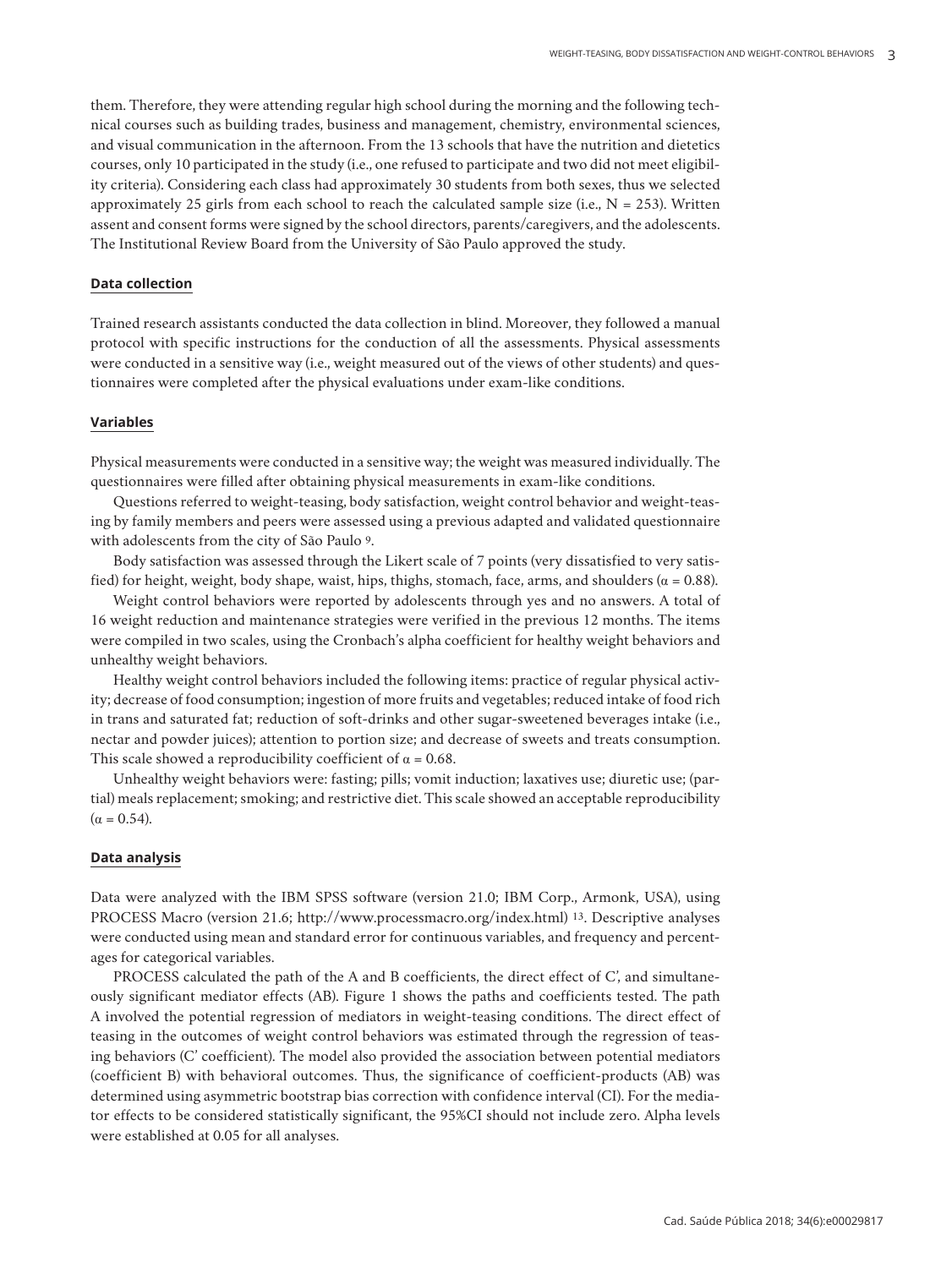#### **Figure 1**

Hypothesized pathways and the coefficient included in the single mediator model.



#### **Results**

A total of 253 female adolescents (mean age =15.62 years, standard error = 0.05) of 10 public schools from the city of São Paulo, participated in the study. Girls reported that 38.5% of their family members and 40.6% of their peers weight-teased them in the previous year. Regarding family teasing, the highest prevalence was came from siblings (55.7%), mothers (40.9%) and fathers (18.2%). Among unhealthy weight behaviors, the most reported ones were: skipping meals (32.1%), restrictive diets (17.9%) and fasting (17.1%). And for the healthy weight control behaviors, the ones mostly mentioned were: ingestion of more fruits and vegetables (65.4%), attention portion sizes (53.8%), and practice of regular physical activity (51.3%). In general, the average of body satisfaction for the girls was 4.3 (standard error = 0.08) (scale varying from 1 very dissatisfied to 7 very satisfied). The items that adolescents reported the highest dissatisfaction were stomach (63.7%) and weight (62.4%), and the items with the highest satisfaction were face (63.3%) and shoulders (60.7%) (data not shown).

## **Path A (weight-teasing vs. body image satisfaction)**

Weight-teasing by family members demonstrated statistical difference for all the items that assessed body dissatisfaction. On the other hand, being weight-teased by peers was associated with weight  $($ B = 0.37, p < 0.05), body shape (B = -0.73, p < 0.01), hips (B = 0.60, p < 0.01), thighs (B = 0.83, p < 0.01), face ( $\beta = 0.67$ ,  $p < 0.01$ ), arms ( $\beta = 0.50$ ,  $p < 0.05$ ) and shoulders ( $\beta = 0.52$ ,  $p < 0.01$ ) (Tables 1 and 2).

#### **Path B (body satisfaction vs. weight control behaviors)**

When considering family weight-teasing, the weight control behaviors were mostly associated with body dissatisfaction, with just one exception for height, thighs, face, and shoulders. When considering weight-teasing by peers, there was a statistical significant difference for all the items associated with weight control behaviors, with one exception for height (Tables 1 and 2).

## **Mediator effects**

Family weight-teasing and unhealthy weight control behaviors were mediated by weight (ß = 0.02, 95%CI: 0.01; 0.03), body shape (ß = 0.03, 95%CI: 0.01; 0.05), waist (ß = 0.01, 95%CI: 0.01; 0.02), hips  $($ ß = 0.01, 95%CI: 0.01; 0.02), stomach (ß = 0.02, 95%CI: 0.01; 0.04) and arms (ß = 0.01, 95%CI: 0.01; 0.02). The variables that mediated the effect of peer weight-teasing and unhealthy weight control behaviors were weight (ß = 0.01, 95%CI: 0.01; 0.03), body shape (ß = 0.02, 95%CI: 0.01; 0.04), hips  $($ ß = 0.01, 95%CI: 0.01; 0.03), thighs (ß = 0.01, 95%CI: 0.01; 0.02), face (ß = 0.01, 95%CI: 0.01; 0.02), arms (ß = 0.01, 95%CI: 0.01; 0.02) and shoulders (ß = 0.01, 95%CI: 0.01; 0.02) (Tables 1 and 2).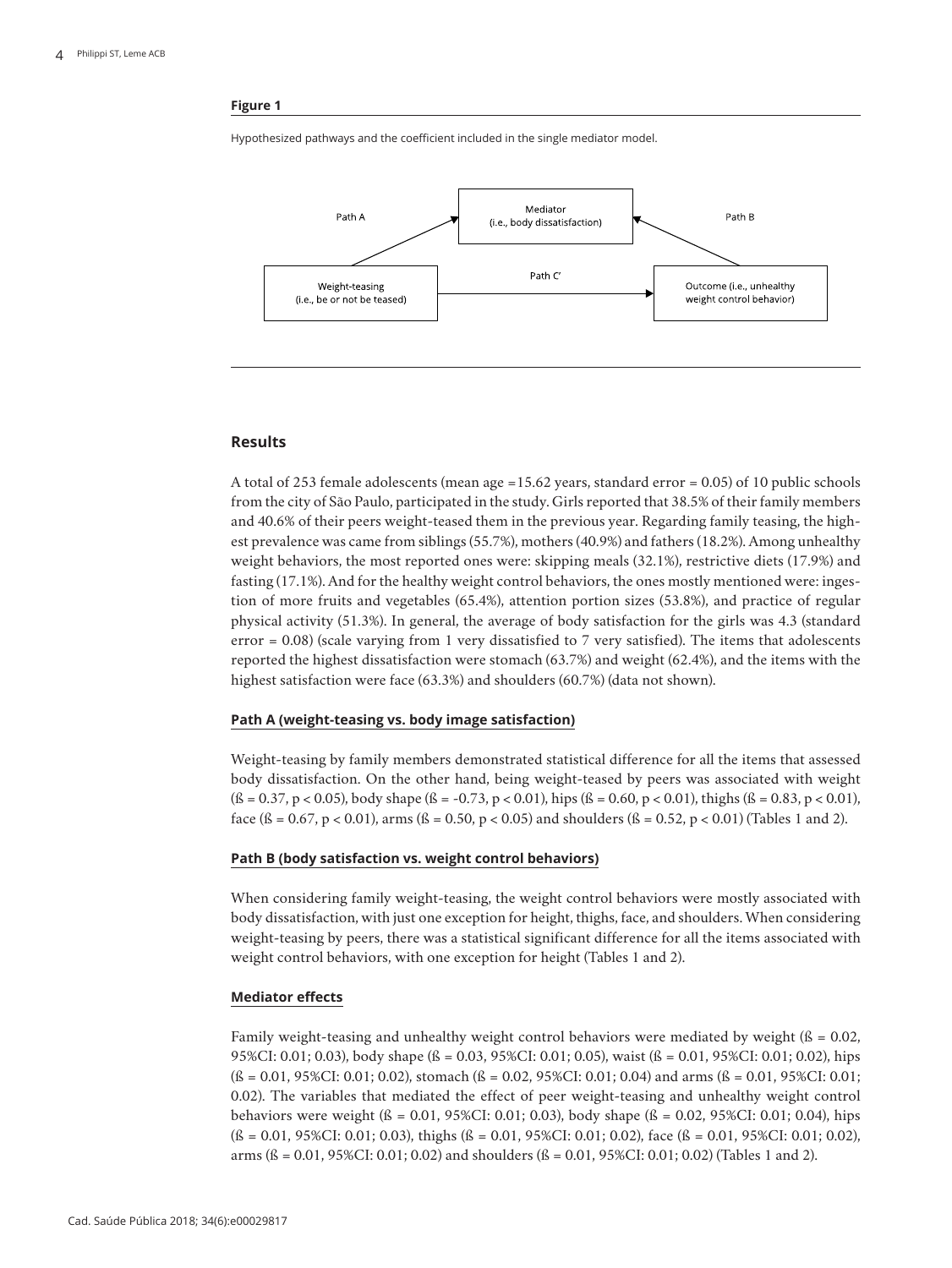| . . | ۰, | ×<br>۰, |  |
|-----|----|---------|--|
|-----|----|---------|--|

Results of mediation effects in family weight-teasing prior to baseline, and associations between body image satisfaction and weight control behaviors.

| Hypothesized mediator * | $C'$ (SE)        | A (SE)           | B (SE)           | AB (95%CI)                  | Total effect **  |
|-------------------------|------------------|------------------|------------------|-----------------------------|------------------|
| Height satisfaction     | $0.08(0.01)$ *** | $0.50(0.23)$ #   | $-0.01(0.01)$    | $-0.01$ ( $-0.01$ ; 0.02)   | $0.08(0.01)$ *** |
| Weight satisfaction     | $0.05(0.01)$ *** | $0.95(0.22)$ *** | $0.02(0.01)$ *** | 0.02(0.01; 0.03)            | $0.08(0.01)$ *** |
| Body shape satisfaction | $0.04(0.01)$ *** | $1.02(0.22)$ *** | $0.03(0.01)$ *** | 0.03(0.01; 0.05)            | $0.08(0.01)$ *** |
| Waist satisfaction      | $0.06(0.01)$ *** | $0.77(0.21)$ *** | $0.01(0.01)$ *** | 0.01(0.01; 0.02)            | $0.08(0.01)$ *** |
| Hips satisfaction       | $0.06(0.01)$ *** | $0.77(0.21)$ *** | $0.02(0.01)$ *** | 0.01(0.01; 0.02)            | $0.08(0.01)$ *** |
| Thighs satisfaction     | $0.07(0.01)$ *** | $0.66(0.22)$ *** | 0.01(0.01)       | $0.01 (-0.01; 0.01)$        | $0.08(0.01)$ *** |
| Stomach satisfaction    | $0.05(0.01)$ *** | $0.78(0.24)$ *** | $0.02(0.00)$ *** | 0.02(0.01; 0.04)            | $0.08(0.01)$ *** |
| Face satisfaction       | $0.07(0.01)$ *** | $0.74(0.21)$ *** | 0.01(0.01)       | $0.01$ ( $-0.01$ ; $0.02$ ) | $0.08(0.01)$ *** |
| Arms satisfaction       | $0.06(0.01)$ *** | $0.92(0.23)$ *** | $0.01(0.01)$ *** | 0.01(0.01; 0.02)            | $0.08(0.01)$ *** |
| Shoulders satisfaction  | $0.07(0.01)$ *** | $0.90(0.20)$ *** | 0.01(0.01)       | $0.01$ ( $-0.01$ ; $0.02$ ) | $0.08(0.01)$ *** |

95%CI: 95% confidence interval; A: weight-teasing effect on mediators; AB: indirect or "mediated" effect (product of coefficients estimates);

B: association between mediators and unhealthy weight control behaviors; C': direct effect of weight-teasing on unhealthy weight control behaviors; SE: standard error.

\* Mediators presented regarding magnitude of unique mediated effected on unhealthy weight control behaviors;

\*\* Unique proportion of weight-teasing effect on mediated unhealthy weight control behaviors (calculated from non-rounded results); \*\*\*  $p < 0.01$ ;

# p < 0.05.

#### **Table 2**

Results of mediation effects in friends weight-related teasing prior to baseline, and associations between body image satisfaction and weight control behaviors.

| Hypothesized mediator * | $C'$ (SE)     | A(SE)            | B (SE)           | AB (95%CI)                  | Total effect ** |
|-------------------------|---------------|------------------|------------------|-----------------------------|-----------------|
| Height satisfaction     | $-0.01(0.01)$ | 0.37(0.23)       | $-0.01(0.01)$    | $-0.01$ $(-0.01; 0.01)$     | $-0.01(0.01)$   |
| Weight satisfaction     | $-0.01(0.01)$ | $0.60(0.23)$ *** | $0.02(0.01)$ #   | 0.01(0.01; 0.03)            | $-0.01(0.01)$   |
| Body shape satisfaction | $-0.02(0.01)$ | $0.73(0.22)$ #   | $0.02(0.01)$ #   | 0.02(0.01; 0.04)            | $-0.01(0.01)$   |
| Waist satisfaction      | $-0.01(0.01)$ | 0.25(0.23)       | $0.03(0.01)$ #   | $0.01 (-0.01; 0.02)$        | $-0.01(0.01)$   |
| Hips satisfaction       | $-0.01(0.01)$ | $0.60(0.21)$ #   | $0.02(0.01)$ #   | 0.01(0.01; 0.03)            | $-0.01(0.01)$   |
| Thighs satisfaction     | $-0.01(0.01)$ | $0.83(0.22)$ #   | $0.01(0.01)$ *** | 0.01(0.01; 0.02)            | $-0.01(0.01)$   |
| Stomach satisfaction    | $-0.01(0.01)$ | 0.20(0.25)       | $0.03(0.01)$ #   | $0.01$ ( $-0.01$ ; $0.02$ ) | $-0.01(0.01)$   |
| Face satisfaction       | $-0.01(0.01)$ | $0.67(0.20)$ #   | $0.01(0.01)$ #   | 0.01(0.01; 0.02)            | $-0.01(0.01)$   |
| Arms satisfaction       | $-0.01(0.01)$ | $0.50(0.23)$ *** | $0.02(0.01)$ #   | 0.01(0.01; 0.02)            | $-0.01(0.01)$   |
| Shoulders satisfaction  | $-0.01(0.01)$ | $0.52(0.21)$ *** | $0.01(0.01)$ #   | 0.01(0.01; 0.02)            | $-0.01(0.01)$   |

95%CI: 95% confidence interval; A: weight-teasing effect on mediators; AB: indirect or "mediated" effect (product of coefficients estimates); B: association between mediators and unhealthy weight control behaviors; C': direct effect of weight-teasing on unhealthy weight control behaviors; SE: standard error.

\* Mediators presented regarding magnitude of unique mediated effected on unhealthy weight control behaviors;

\*\* Unique proportion of weight-teasing effect on mediated unhealthy weight control behaviors (calculated from non-rounded results); \*\*\*  $p < 0.05$ ;

 $# p < 0.01.$ 

# **Discussion**

Previous research has identified that weight-teasing is associated with psychological factors, such as body image dissatisfaction and weight control behaviors, with an increase of studies conducted internationally 3,4,14,15, but only one conducted in Brazil 9. The study was extended to examine the hypothesis of weight control behaviors mediating body satisfaction, independently of weight-teasing (by family members and peers).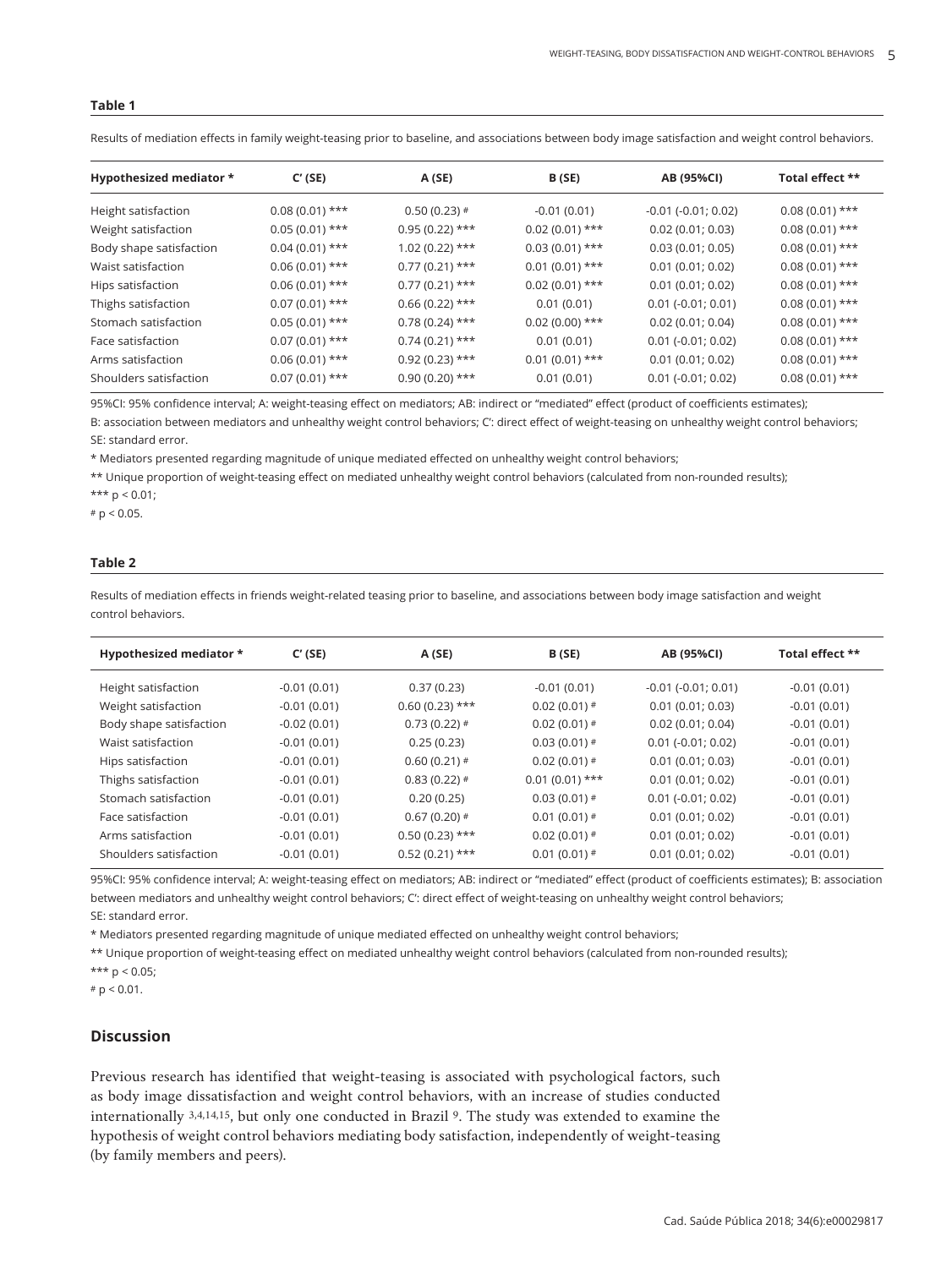Consequently, a higher proportion of adolescents reported weight-teasing by both family members and peers. Evidence suggests that appearance teasing is a common phenomenon during adolescence in different cultures 5. For instance, a previous study with adolescents from the Czech Republic demonstrated that more than 33% of adolescents reported being weight-teased 5. Similarly, a longitudinal study of adolescents from the United States revealed a prevalence of 60.8% with longterm maintenance 16. Nevertheless, it should be noted that the prevalence of teasing differs from several methodological reasons. According to the study of Almenara & Jezek 5, the prevalence can be explained by understanding the effects through a separate question on the different sources of weightteasing (family vs. peers). This approach leads to a more reliable prevalence to investigate epidemiological studies; however, because of the information gap, future researchers are necessary to examine a great extension of variability on the prevalence of weight-teasing/appearance in different cultures. Some of them have been carried out in Brazil on the generalization of bullying and victimization in adolescents 17,18.

Family and/or peers comments, such as "fat talk", are considered an important weight-teasing 19. The results demonstrated that, independently of the source, teasing is very prevalent, being associated with body dissatisfaction, mainly with weight, body shape, thighs, arms and shoulders, which have consequences to weight control behaviors. The previous review suggests that weight-teasing can lead to binge eating and other eating disorders (purgation and restriction), suggesting that there is a potential for the development to obesity and eating disorders 8.

Relevant results of family weight-teasing are consistent with the Family System Theory, which sustains the interactions that occur in the family can lead to sustainable interaction patterns, suggesting that teasing can pass from generations to generations, i.e, parents that were teased pass it on to their own kids in some way, either through the concern to maintain a healthy weight, or fat-related comments 19. Moreover, parental eating disorders symptoms can emerge as a significant predictor to weight and body shape concerns. Adolescents that experience this at home can imitate or internationalize the parents and other family members' attitudes and eating behaviors, increasing weight concern. Furthermore, parents and family members psychological symptoms appeared as important to comprehend the characteristics of adolescents. Family psychological health can be an important factor to comprehend outcome prevention to a healthy weight in youth with weight-related problems <sup>14</sup>.

Given the influence of peers on the ideal internalization regarding appearance during adolescence, we aimed at observing peers weight-teasing mainly in the school environment. This can suggest that internalization ideas of weight and body shape can be related to low self-esteem, depressive symptoms, body dissatisfaction, and the large scale use of weight control behaviors. In this sense, this study found an association between the mediators' hypothesis and the weight control behaviors regarding teasing.

For the adolescents of this study, peers teasing were associated with the level of body appearance satisfaction, resulting in inadequate weight control behaviors. Mocking during physical education classes also can be considered a weight-teasing. Adolescents that report being weight teased perceive themselves as being less physically capable and believe that they were less able to do physical activities. Additional studies are necessary to assess this association and examine if or how the self-physical concept and self-efficacy to adolescents' physical activity can influence physical activity behaviors. The physical education teacher seems to play an important role in weight-teasing 3.

Construct hypothesis to predict body image satisfaction leading to weight control behaviors showed an effect on relative weight-teasing by family and peers 9,20. Showing an increase in the prevalence of weight-teasing, it can be considered a worldwide public health concern. Therefore, it is important to identify groups/individuals that young people can look forward to supporting, and the types of strategies that can help them tackle and prevent teasing. Puhl et al. 21 demonstrates that a higher proportion of adolescents that are weight teased wish that interventions came from others; peers are the most preferred intervention agents followed by classroom teachers, physical education teachers, and parents. Previous weight-teasing experience was reported by most part of the sample and with an increase in teasing frequency participants were more prone to interventions.

This study presented contributes to the literature in this field. The used questionnaires presented acceptable validity and reproducibility. Moreover, the questions referred to weight-teasing verified two different sources: family and peers.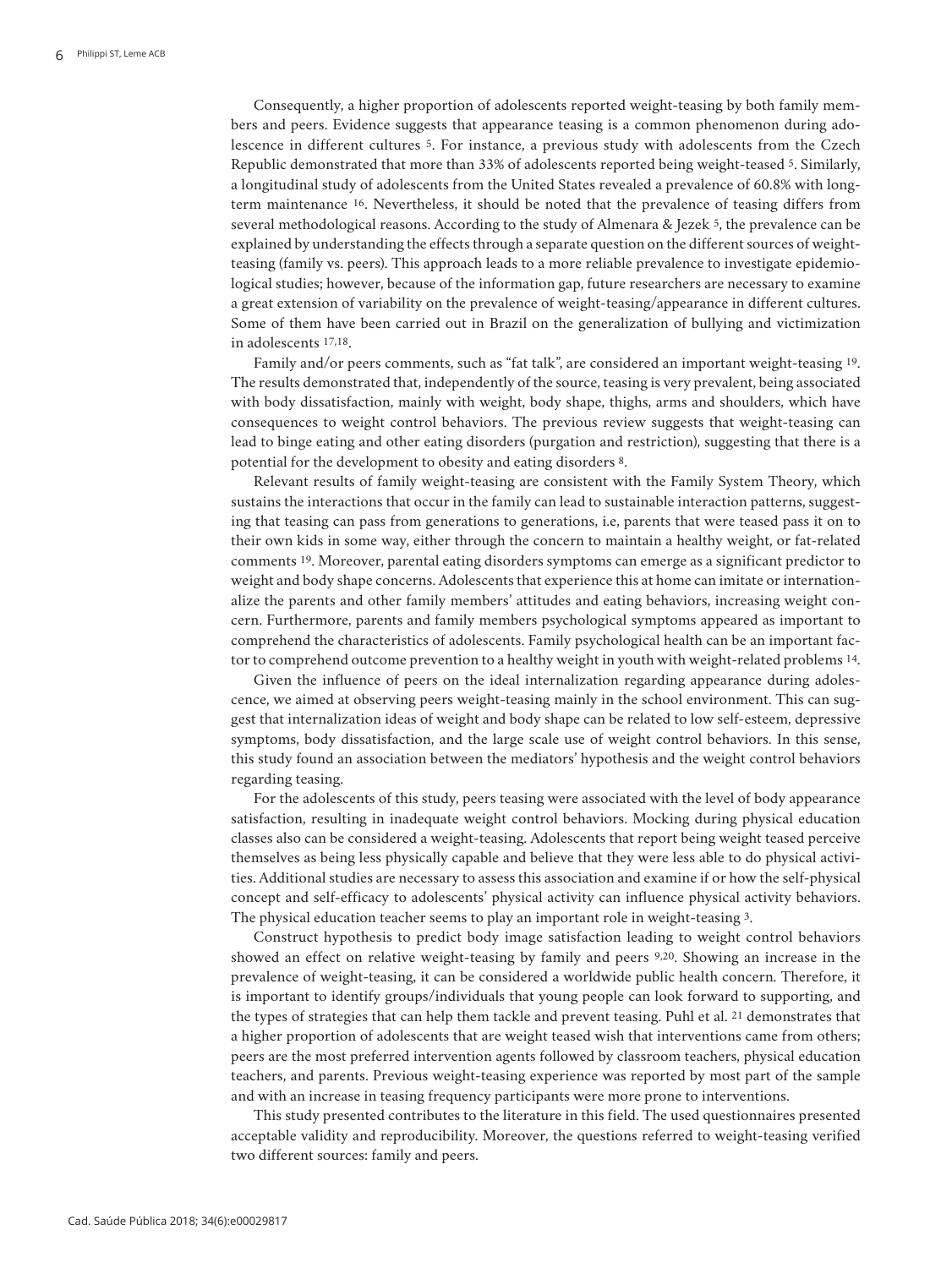Some limitations should be noted when interpreting the results. This study is limited forusing cross-sectional data that did not allow us to draw conclusions on the results. Despite being of baseline, data belong to a population of adolescents attending prevention programs whose school community, such as teachers, peers and parents/caregivers, is surrounded by obesity. Finally, because we have only recruited adolescents from public technical schools of the city of São Paulo, the results of this study cannot be generalized to other places. However, this could a useful tool for future national comparisons with on the theme. There is a gap in the national literature that focus on weight-teasing, body satisfaction, and weight control behaviors. This study might provide new insights for future national studies.

# **Conclusion**

Adolescents from São Paulo that were weight teased by family or peers tend to be more dissatisfied with their physical appearance, which results in unhealthy weight control behaviors. The main concern refers to the use of non-healthy weight practices to attain the beauty ideal proposed by society and emphasized by weight bias and stigma against peers that are overweight. The results have implications for future preventive efforts and still need further study. Preventive activities aiming to decrease weight-teasing might broaden the approach of offensive teasing. Interventions are necessary to ease positive interactions between family and peers and reduce the prejudice regarding appearance. Schools and home are adequate environments for interventions considering adolescents spent most of their time at school and are exposed to different teasing sources, for example, friends and peers, and family. Evidence has suggested that social support from friends and family, and perceived likelihood and helpfulness of intervention significantly influenced participant preferences for certain types of intervention, specifically in the school and home environment 21.

#### **Contributors**

S. T. Philippi participated on study concept and design, acquisition of data, interpretation of data, administrative, and technical and material support and study supervision. A. C. B. Leme participated on study concept and design, acquisition of data, analysis and interpretation of data, drafting the manuscript, critical revision of the manuscript for important intellectual content, statistical analysis and administrative, technical and material support.

## **Acknowledgments**

The authors would like to thank the girls that participated in the *Healthy Habits, Healthy Girls – Brazil* study, the schools' coordinators, the nutrition and dietetic teachers from the technical schools, nutrition and dietetics undergraduate students and graduate students from the School of Public Health, University of São Paulo (FSP/USP), Brazil. Moreover, we would like to thank São Paulo State Research Foundation (FAPESP) for the postdoctoral training at the FSP/USP for A. C. B. Leme (process number 2015/20852-7) and A. C. B. Leme grant received from FAPESP (process number 2016/21144-9) for conducting her postdoc training at the Children's Nutrition Research Center, Baylor College of Medicine, Houston, USA.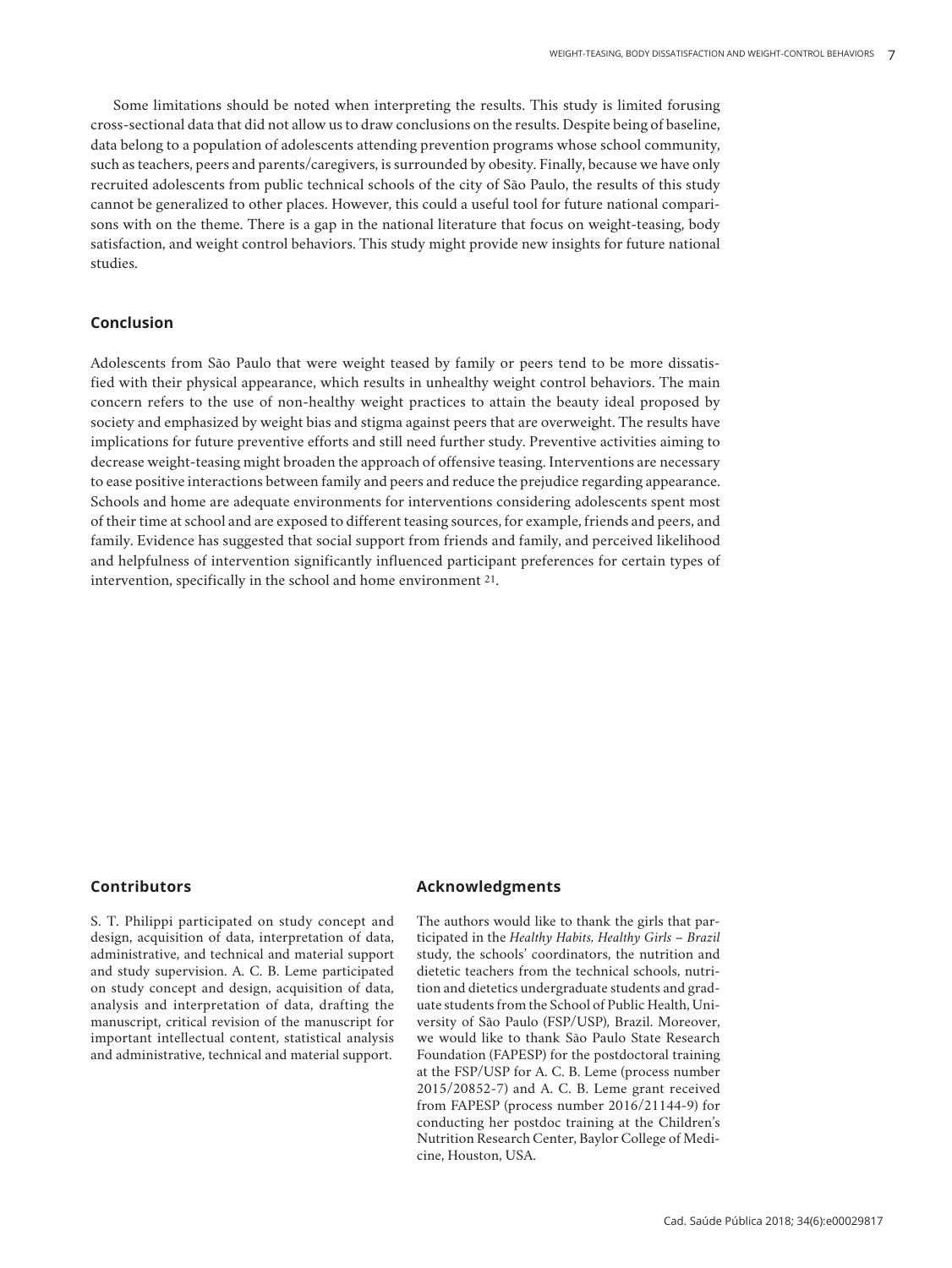## **References**

- 1. Hazen E, Schlozman S, Beresin E. Adolescent psychological development: a review. Pediatr Rev 2008; 29:161-7.
- 2. Haines J, Hannan PJ, van den Berg P, Eisenberg ME, Neumark-Sztainer D. Weight-related teasing from adolescence to young adulthood: longitudinal and secular trends between 1999 and 2010. Obesity (Silver Spring) 2013; 21:E428-34.
- 3. Greenleaf C, Petrie TA, Martin SB. Relationship of weight-based teasing and adolescents' psychological well-being and physical health. J Sch Health 2014; 84:49-55.
- 4. Lampard AM, MacLehose RF, Eisenberg ME, Neumark-Sztainer D, Davison KK. Weightrelated teasing in the school environment: associations with psychosocial health and weight control practices among adolescent boys and girls. J Youth Adolesc 2014; 43:1770-80.
- 5. Almenara CA, Jezek S. The source and impact of appearance teasing: an examination by sex and weight status among early adolescents from the Czech Republic. J Sch Health 2015; 85:163-70.
- 6. Puhl RM, Peterson JL, Luedicke J. Weightbased victimization: bullying experiences of weight loss treatment-seeking youth. Pediatrics 2013; 131:e1-9.
- 7. Eisenberg ME, Berge JM, Fulkerson JA, Neumark-Sztainer D. Associations between hurtful weight-related comments by family and significant other and the development of disordered eating behaviors in young adults. J Behav Med 2012; 35:500-8.
- 8. Haines J, Neumark-Sztainer D. Prevention of obesity and eating disorders: a consideration of shared risk factors. Health Educ Res 2006; 21:770-82.
- 9. Leme AC, Philippi ST. Teasing and weightcontrol behaviors in adolescent girls. Rev Paul Pediatr 2013; 31:431-6.
- 10. Kraemer HC, Stice E, Kazdin A, Offord D, Kupfer D. How do risk factors work together? Mediators, moderators, and independent, overlapping, and proxy risk factors. Am J Psychiatry 2001; 158:848-56.
- 11. Leme AC, Lubans DR, Guerra PH, Dewar D, Toassa EC, Philippi ST. Preventing obesity among Brazilian adolescent girls: six-month outcomes of the Healthy Habits, Healthy Girls-Brazil school-based randomized controlled trial. Prev Med 2016; 86:77-83.
- 12. Leme AC, Philippi ST. The "Healthy Habits, Healthy Girls" randomized controlled trial for girls: study design, protocol, and baseline results. Cad Saúde Pública 2015; 31:1381-94.
- 13. Hayes AF. Introduction to mediation, moderation, and conditional process analysis: a regression-based approach. New York: Guilford Press; 2013.
- 14. Sinton MM, Goldschmidt AB, Aspen V, Theim KR, Stein RI, Saelens BE, et al. Psychosocial correlates of shape and weight concerns in overweight pre-adolescents. J Youth Adolesc 2012; 41:67-75.
- 15. Lev-Ari L, Baumgarten-Katz I, Zohar AH. Show me your friends, and I shall show you who you are: the way attachment and social comparisons influence body dissatisfaction. Eur Eat Disord Rev 2014; 22:463-9.
- 16. Eisenberg ME, Neumark-Sztainer D, Haines J, Wall M. Weight-teasing and emotional well-being in adolescents: longitudinal findings from Project EAT. J Adolesc Health 2006; 38:675-83.
- 17. Malta DC, Porto DL, Crespo CD, SiIlva MMA, Andrade SSC, Mello FCM, et al. Bullying in Brazilian school children: analysis of the National Adolescent School-based Health Survey (PeNSE 2012). Rev Bras Epidemiol 2014; 17 Suppl 1:92-105.
- 18. Malta DC, Prado RR, Dias AJ, Mello FC, Silva MA, Costa MR, et al. Bullying and associated factors among Brazilian adolescents: analysis of the National Adolescent School-based Health Survey (PeNSE 2012). Rev Bras Epidemiol 2014; 17 Suppl 1:131-45.
- 19. Eisenberg ME, Berge JM, Fulkerson JA, Neumark-Sztainer D. Weight comments by family and significant others in young adulthood. Body Image 2011; 8:12-9.
- 20. Bardone-Cone AM, Cass KM, Ford JA. Examining body dissatisfaction in young men within a biopsychosocial framework. Body Image 2008; 5:183-94.
- 21. Puhl RM, Peterson JL, Luedicke J. Strategies to address weight-based victimization: youths' preferred support interventions from classmates, teachers, and parents. J Youth Adolesc 2013; 42:315-27.